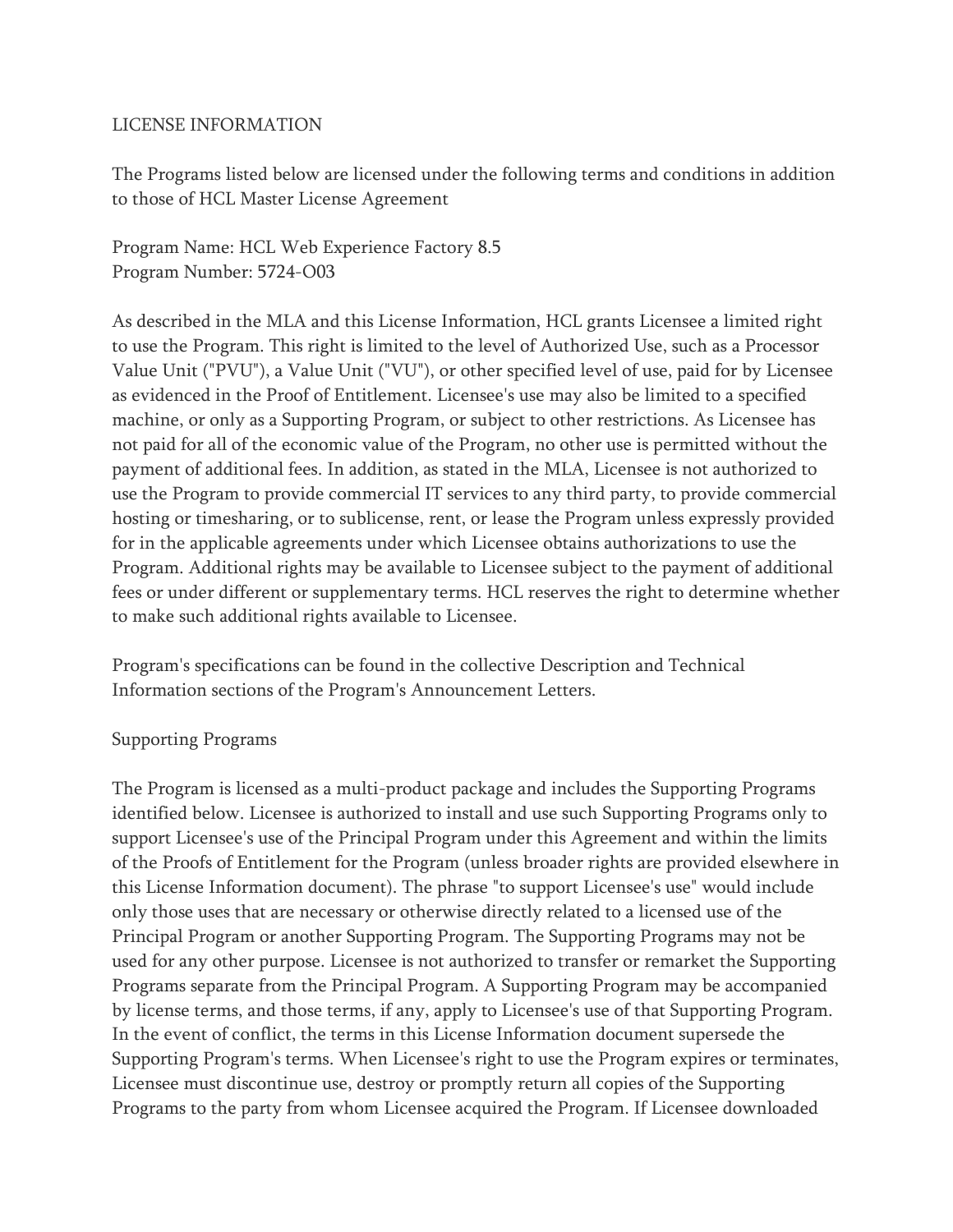the Supporting Programs, Licensee should contact the party from whom Licensee acquired the Program. If Licensee wishes to license the Supporting Programs for any use beyond the limits set forth above, please contact an HCL Sales Representative or the party from whom Licensee acquired the Program to obtain the appropriate license.

The following are Supporting Programs licensed with the Program:

IBM Support Assistant Lite 1.3.4 Eclipse 4.2.2

Source Components and Sample Materials

The Program may include some components in source code form ("Source Components") and other materials identified as Sample Materials. Licensee may copy and modify Source Components and Sample Materials for internal use only provided such use is within the limits of the license rights under this Agreement, provided however that Licensee may not alter or delete any copyright information or notices contained in the Source Components or Sample Materials. HCL provides the Source Components and Sample Materials without obligation of support and "AS IS", WITH NO WARRANTY OF ANY KIND, EITHER EXPRESS OR IMPLIED, INCLUDING THE WARRANTY OF TITLE, NON-INFRINGEMENT OR NON-INTERFERENCE AND THE IMPLIED WARRANTIES AND CONDITIONS OF MERCHANTABILITY AND FITNESS FOR A PARTICULAR PURPOSE.

## Authorized User

Authorized User is a unit of measure by which the Program can be licensed. An Authorized User is a unique person who is given access to the Program. The Program may be installed on any number of computers or servers and each Authorized User may have simultaneous access to any number of instances of the Program at one time. Licensee must obtain separate, dedicated entitlements for each Authorized User given access to the Program in any manner directly or indirectly (for example: via a multiplexing program, device, or application server) through any means. An entitlement for an Authorized User is unique to that Authorized User and may not be shared, nor may it be reassigned other than for the permanent transfer of the Authorized User entitlement to another person.

Processor Value Unit (PVU)

Processor Value Unit (PVU) is a unit of measure by which the Program can be licensed. The number of PVU entitlements required is based on the processor technology (defined within the PVU Table by Processor Vendor, Brand, Type and Model Number at http://www.ibm.com/software/lotus/passportadvantage/pvu\_licensing\_for\_customers.html)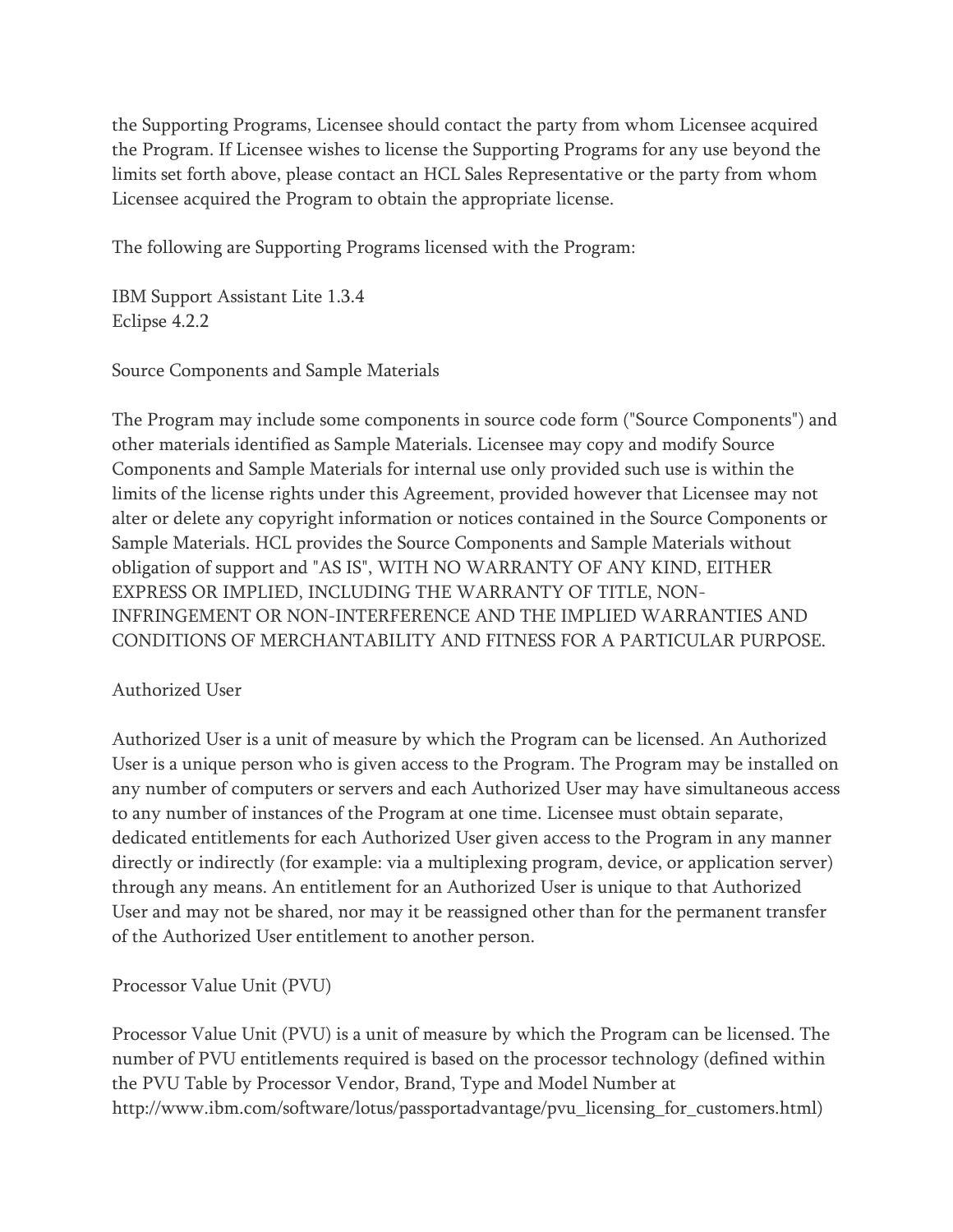and the number of processors made available to the Program. IBM continues to define a processor, for the purpose of PVU-based licensing, to be each processor core on a chip. A dual-core processor chip, for example, has two processor cores.

Licensee can deploy the Program using either Full Capacity licensing or Virtualization Capacity (Sub-Capacity) licensing according to the Passport Advantage Sub-Capacity Licensing Terms (see webpage below). If using Full Capacity licensing, Licensee must obtain PVU entitlements sufficient to cover all activated processor cores\* in the physical hardware environment made available to or managed by the Program, except for those servers from which the Program has been permanently removed. If using Virtualization Capacity licensing, Licensee must obtain entitlements sufficient to cover all activated processor cores made available to or managed by the Program, as defined according to the Virtualization Capacity License Counting Rules at

http://www.ibm.com/software/lotus/passportadvantage/Counting\_Software\_licenses\_using\_s pecific\_virtualization\_technologies.html.

\* An Activated processor core is a processor core that is available for use in a physical or virtual server, regardless of whether the capacity of the processor core can be or is limited through virtualization technologies, operating system commands, BIOS settings, or similar restrictions.

Program-unique Terms

Supporting Program Details

IBM Support Assistant Lite - Support: Nonsupported

"Nonsupported" means the Supporting Program is provided without obligation of support and "AS IS", WITH NO WARRANTY OF ANY KIND, EITHER EXPRESS OR IMPLIED, INCLUDING THE WARRANTY OF TITLE, NON-INFRINGEMENT OR NON-INTERFERENCE AND THE IMPLIED WARRANTIES AND CONDITIONS OF MERCHANTABILITY AND FITNESS FOR A PARTICULAR PURPOSE.

Supporting Program Details

"Ratio n/m" means that Licensee receives some number ('n') entitlements for the Supporting Program for every specified number ('m') entitlements of the Principal Program as a whole. Unless otherwise specified, the number of entitlements for the Supporting Program is